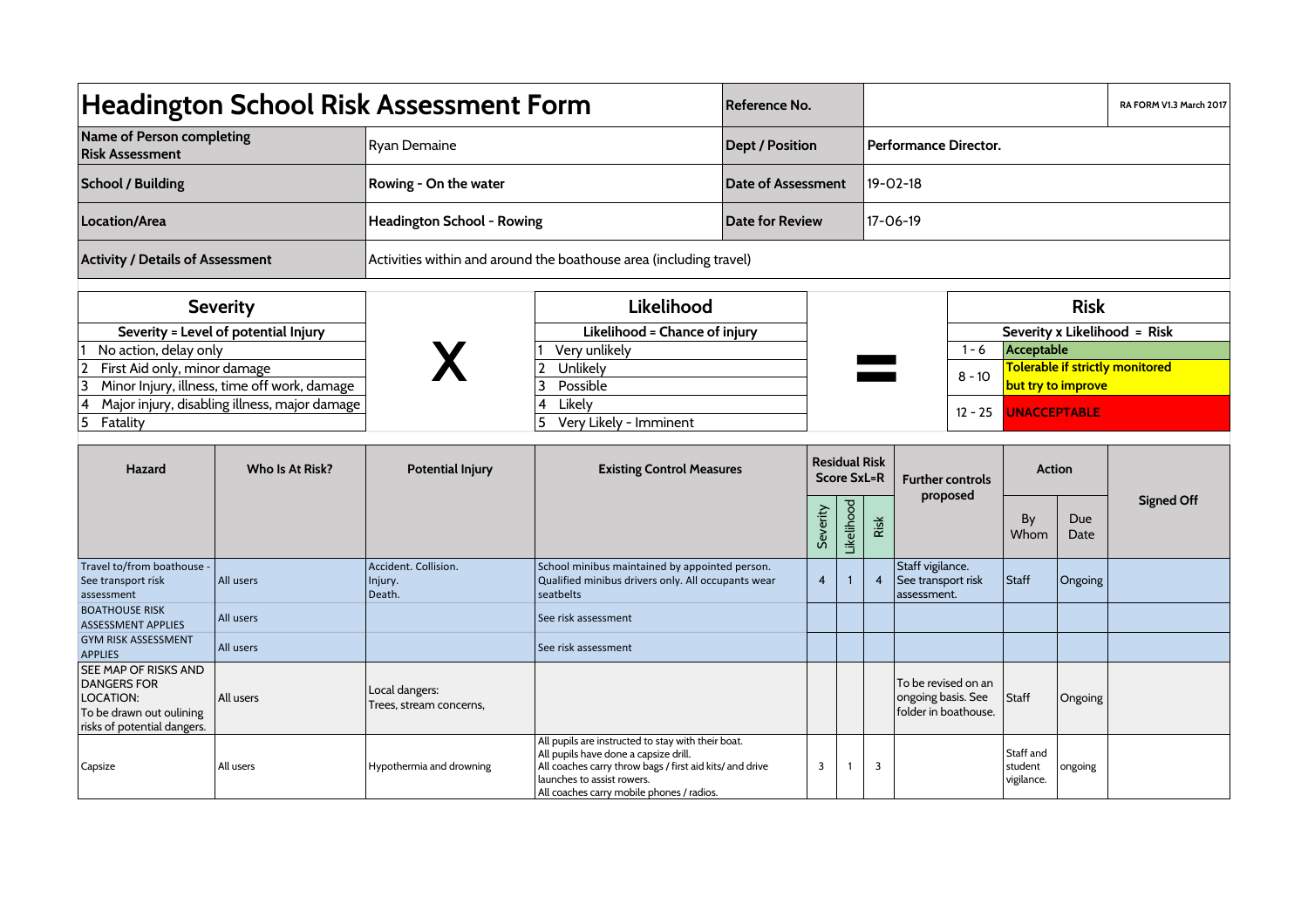| <b>Water Temperature</b><br>Wind chill<br>Hypothermia | All users | Hypothermia.                                  | Emergency blankets available.<br>All students instructed to bring changes of warm clothing.<br>All students instructed to bring appropriate food. Warm<br>drinks & shower available in boathouse.<br>All coaches carry mobile phones / radios.                                                                                                                                                                                                 | 3                       | $\overline{1}$ | $\overline{3}$ |                                                                                                                                          | Staff and<br>student<br>vigilance. | ongoing |  |
|-------------------------------------------------------|-----------|-----------------------------------------------|------------------------------------------------------------------------------------------------------------------------------------------------------------------------------------------------------------------------------------------------------------------------------------------------------------------------------------------------------------------------------------------------------------------------------------------------|-------------------------|----------------|----------------|------------------------------------------------------------------------------------------------------------------------------------------|------------------------------------|---------|--|
| Heat / Sun stroke                                     | All users | Hyperthermia.                                 | On sunny days girls will not be allowed to row unless they<br>use sunscreen.<br>Rowers encouraged to cover up & wear hats.<br>All coaches carry throw bags / first aid kits/ and drive<br>launches to assist rowers.<br>All coaches carry mobile phones / radios.                                                                                                                                                                              | 3                       | $\overline{1}$ | $\overline{3}$ |                                                                                                                                          | Staff and<br>student<br>vigilance. | ongoing |  |
| Water speed / flow                                    | All users | Boat / launch controle.                       | All coaches carry throw bags / first aid kits / safety bags, and<br>drive launches to assist rowers.<br>All coaches carry mobile phones / radios.<br>Seniors: Remote supervision.<br>Juniors: Direct supervision.<br>There is always a launch on the water when rowers are on<br>the water.<br>COACHES TO HAVE BRIEFING IF WATER SPEED<br><b>CONCERNS.</b>                                                                                     | $\overline{\mathbf{1}}$ | $\overline{3}$ | $\overline{3}$ | Meetings if concerned<br>or change in flag<br>status. Risk<br>assessment to be<br>completed before<br>going out on amber or<br>red flag. | Staff and<br>student<br>vigilance. | ongoing |  |
| Collision with fixed obstacle<br>and debris           | All users | Damage to boat and potential injury           | All major risks and hazards noted on map in the boathouse.<br>All coxes, coaches and rowers made aware of all new<br>obstacles on the river.<br>All coaches carry throw bags / first aid kits/ and drive<br>launches to assist rowers.<br>All coaches carry mobile phones / radios and megaphones.<br>Coaches to make crews & other coaches aware of river<br>concerns.                                                                        | $\overline{2}$          | $\overline{1}$ | $\overline{2}$ |                                                                                                                                          | Staff and<br>student<br>vigilance. | ongoing |  |
| Collision between rowing<br>boats / launches          | All users |                                               | Coaches, rowers and coxes warn one another of their<br>presence.<br>All coaches carry throw bags / first aid kits/ and drive<br>launches to assist rowers.<br>Damage to boat and potential injury. All coaches carry mobile phones / radios and megaphones.<br>Circulation pattern in place.<br>Rowers made aware of hazards.<br>All staff to be trained in the operation of motorised<br>coaching launches by PD, HoR or Water Safety Officer | $\overline{2}$          | $\overline{1}$ | $\overline{2}$ |                                                                                                                                          | Staff and<br>student<br>vigilance. | ongoing |  |
| Collision with open water<br>swimmer                  | All users | Potential injury                              | All staff are trained in the operation of coaching launches<br>All staff able to execute an emergency stop<br>Verbal warnings to be used to avoid collisions<br>Swimmers to be warned that river traffic is heavy and asked<br>to verbally warn coaching launches and rowing boats upon<br>approach                                                                                                                                            | $\overline{4}$          | $\overline{1}$ | $\overline{4}$ |                                                                                                                                          | Staff<br>vigilence                 | ongoing |  |
| <b>Boats sinking</b>                                  | All users | Potential hypothermia.<br>Potential drowning. | All coaches carry throw bags / first aid kits / safety bags, and<br>drive launches to assist rowers.<br>All coaches carry mobile phones / radios.<br>Seniors: Remote supervision.<br>Juniors: Direct supervision.<br>There is always a launch on the water when rowers are on<br>the water.<br>Rowers instructed to stay with the boat unless the boat has<br>fully sunk.                                                                      | 5                       | $\overline{1}$ | 5              |                                                                                                                                          | Staff and<br>student<br>vigilance. | ongoing |  |